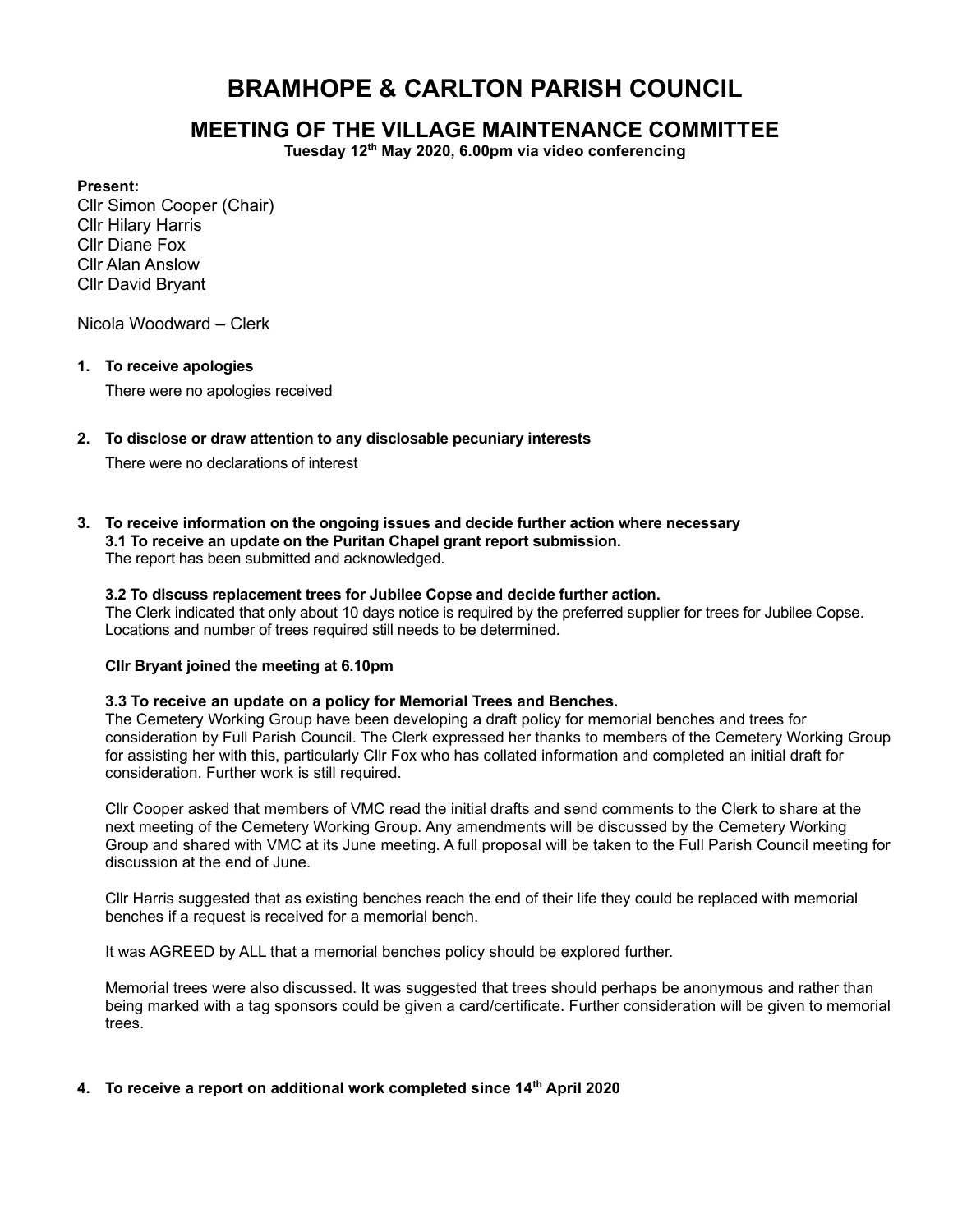Additional work completed since 14th April includes repairing the edging the path on Jubilee Copse, repainting gates inside and outside the puritan chapel, repairing and repainting the bench at the Puritan Chapel, strimming and weedkilling at the culvert, repair Creskeld Lane noticeboard, painting of some areas of the gates at the cemetery, cleaning of bench, cleaning gravel and paths at the Puritan Chapel following pointing works.

# 5. To receive a report from BiB:

Red, white & blue flowers have been puts in the circular bed at the entrance to the Memorial and also in the hayracks to commemorate VE Day.

Volunteers are continuing to keep beds tidy. Summer bedding due to be delivered end of May/ beginning of June. Social distancing will be observed when planting.

A Thank you NHS notice is being put possibly in the Walker Smale bed.

Litter picking is being done whenever feasible , observing hygiene rules putting in own domestic waste bins.

The DOE candidate is continuing to do his weekly hour.

# 6. Matters arising

6.1 To discuss correspondence from a resident regarding improvements to the area adjacent to The Sycamores/A660 and decide further action.

As this area of land is not owned by the Parish Council any improvements would need to be agreed with LCC Highways.

As the roadworks are continuing in the area for some time it will be difficult to do anything until they are completed and the area is re-instated.

There are plans to develop the first area of Jubilee Copse following the roadworks it may be possible to do something in the are of The Sycamores at the same time.

The Clerk will keep the request on file until the roadworks are coming to an end.

#### 6.2 To discuss the cemetery project for 2020/21 and decide further action

A discussion took place regarding the proposals to rebuild the cemetery wall, the addition of more gravel to the paths and tarmacking of the layby. It was agreed that works to trees causing issues with the wall need to be completed first, followed by re-building of the wall, then tarmacking of the lay-by. The topping up of the gravel can take place at any time.

#### 7 To receive Parish Council Properties exception reports.

#### 7.1 Bus shelters

Cllr Cooper asked if the Village Caretaker can check over all the bus shelters and ensure that the guttering is all in place and identify if any other repairs are required.

#### 7.2 Noticeboards

Cllr Harris will undertake an inspection of the noticeboards and report back to the next meeting. A discussion regarding locations for replacement noticeboards will be added to the agenda for the next meeting. The Clerk will research examples and prices for replacement noticeboards. A larger noticeboard at The Knoll may be considered

#### 7.3 Car Park

There have been a number of instances of fly tipping at the car park around the recycling area. The Village Caretaker has tidied up as much as possible but some large cardboard items were left. Leeds CC have been asked to send a team to remove it when they have sufficient resource available.